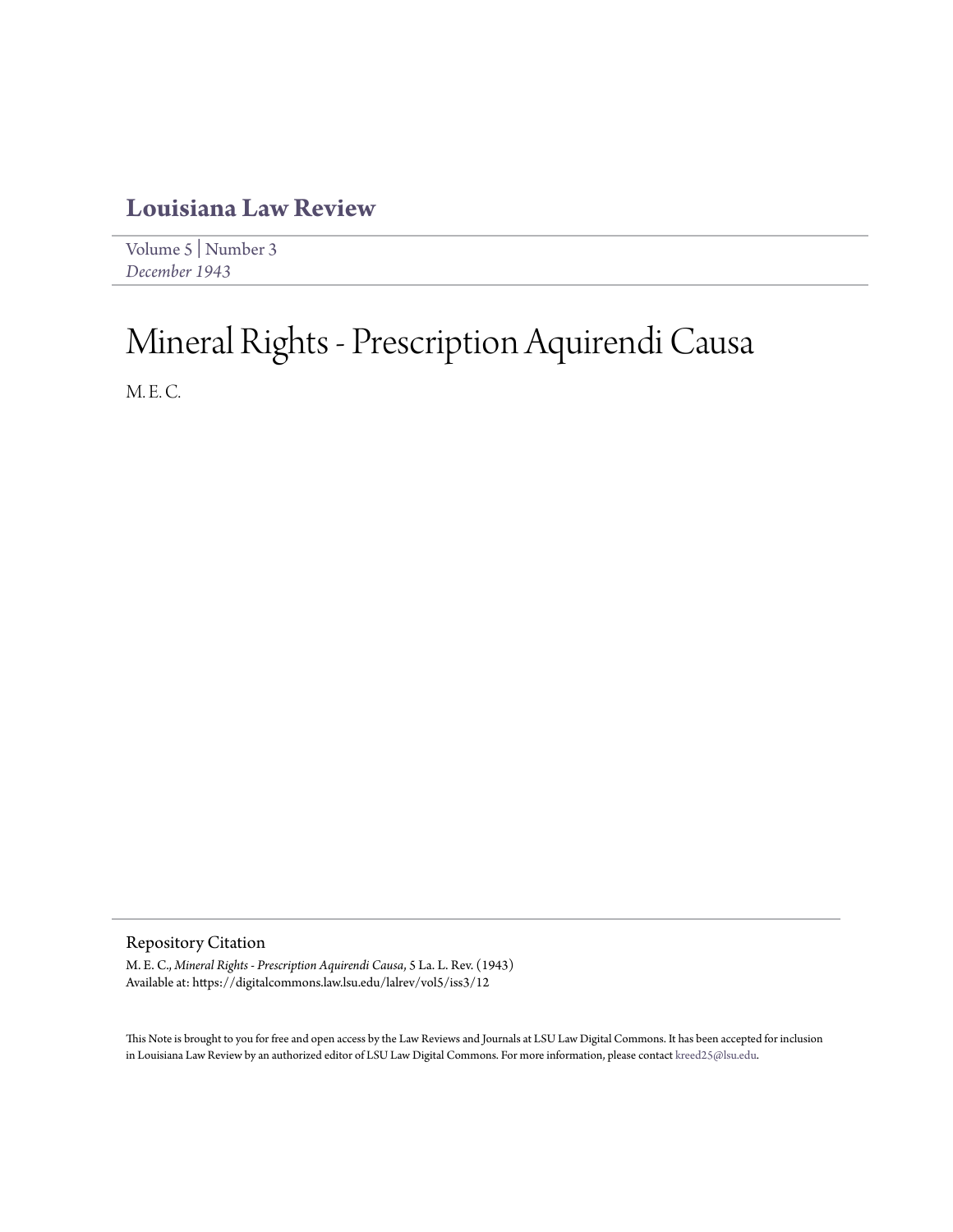One can only speculate as to what the Supreme Court will hold when it has occasion to pass on this amendment.<sup>11</sup> In view of past jurisprudence it would seem that the amendment's constitutionality is doomed; however, with the liberal court which we have today, there is a good chance that the statute will be upheld. Undoubtedly the result reached by a decision upholding it would be just; but the question that presents itself in the writer's mind is whether the result will justify the means. Such reasoning could have the effect of extending the jurisdiction of the federal court far beyond its present bounds.

*B.R.D.*

MINERAL RIGHTS-PRESCRIPTION AQUIRENDI CAUSA-The land in question was sold by the original owner to Sanders, who sold it to Lewis on December 23, 1919, reserving all mineral rights. On November 1, 1920, Lewis sold the land to Goree, the present plaintiff, not mentioning the reservation of mineral rights; and the plaintiffs in good faith took and maintained actual possession of the land to date of suit, July 27, 1942.

Sanders, who had reserved the mineral rights in the land, leased his mineral rights on February 14, 1919, to Smitherman who on April 23, 1921, leased to the Ohio Oil Company. Two wells were drilled by the Ohio Oil Company in 1922 and oil was produced from 1922 until September 1931, after which no drilling took place. The plaintiffs knew of this drilling on the land, but claimed the ownership of the mineral servitude by ten years prescription acquirendi causa under Article 3482. The defendants contended that possession under Article 34871 must be *continuous* and *uninterrupted;* that the drilling operations upon the premises from 1922 until 1931 constituted a use of their servitude; that the plaintiff's possession was thereby interrupted; and that therefore the plaintiff's possession was not continuous and uninterrupted

**1.** Art. **3487, La.** Civil Code of **1870.**

1943]

**<sup>11.</sup>** It will be noted that the amendment passed April 20, 1940, applied to territories as well as the District of Columbia. At the time this note was written, however, no cases could be found which had passed upon this phase of the act. It could be upheld under the reasoning used in Winkler v. Daniels, 43 F. Supp. **265 (E.D.** Va. 1942), since Article 4, Section **3** of the Constitution gives Congress the right to "make all needful Rules and Regulations respecting the Territory . . . belonging to the United States." It could be declared **unconstitutional under** *McGarry v. City of Bethlehem,* however. Therefore, **any** decision which the Supreme Court **may** reach as to the District of Columbia would be equally applicable to the territories, and vice versa.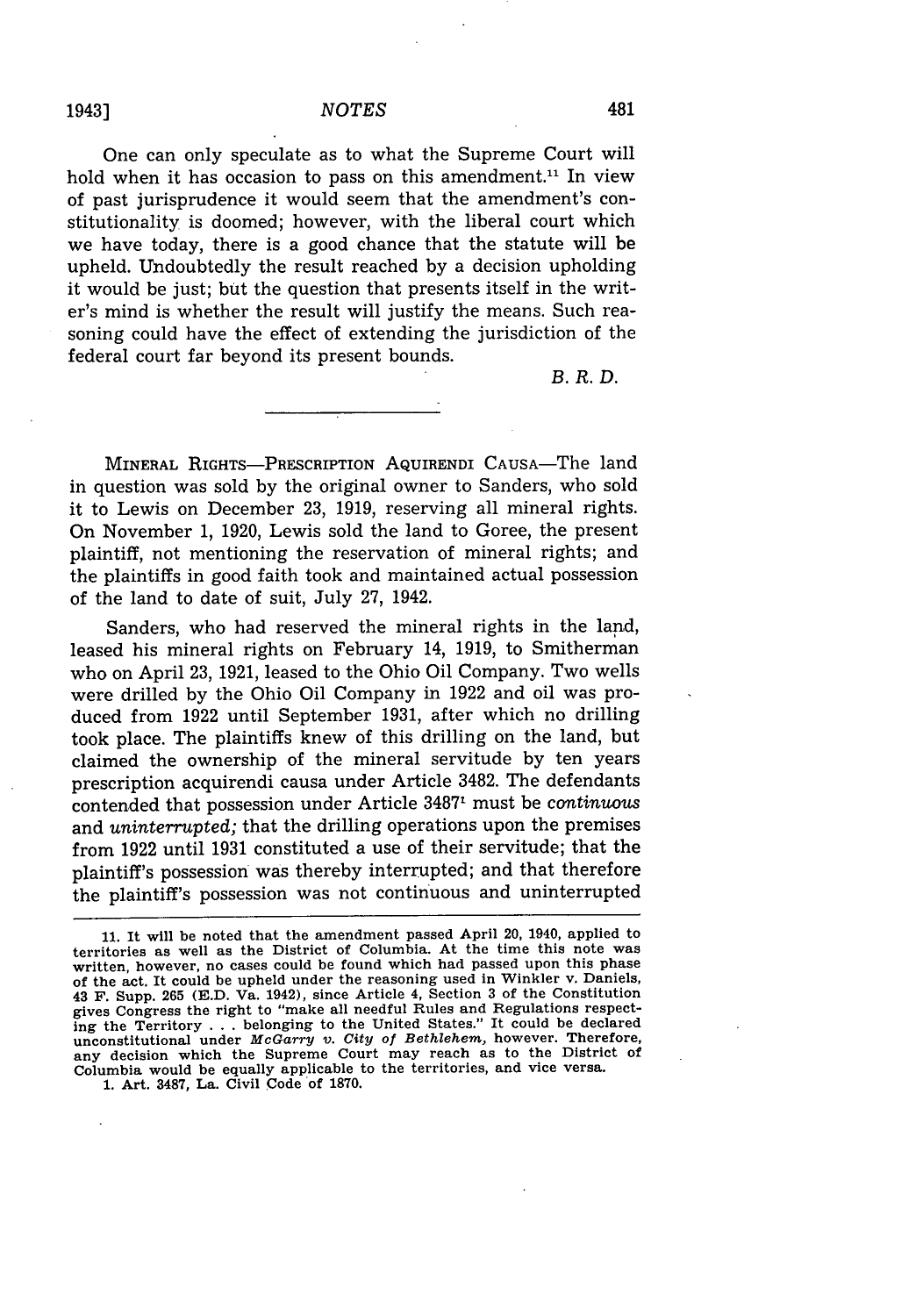as required by Article  $3487$ ;<sup>2</sup> that when the plaintiff went back into possession in 1931 after the drilling operations, had ceased, a new prescription started and since he no longer was in good faith because he knew the ownership of the servitude was in the defendant, the new prescription was bad faith prescription and consequently the plaintiff was able to acquire only by thirty years bad faith prescription. *Held,* plaintiff acquired title to land through ten years prescription acquirendi causa; such prescription started in good faith; subsequent bad faith did not interrupt it. *Goree v. Sanders,* 14 So. (2d) 744 (La. 1943).

The reservation of mineral rights in Louisiana has been termed a servitude<sup>s</sup> and as such is subject to the rules of prescription applicable to servitudes.4 This is not the first case to apply the rules of acquisitive prescription<sup> $5$ </sup> to mineral rights; although in the past, liberative prescription has been more frequently applied."

The requirements for acquisitive prescription under Article 3478 of the Civil Code are good faith possession for ten years under just title. If possession is started in good faith, subsequent bad faith does not prevent the prescription.7

Article 3487 states that possession must be "continuous, and uninterrupted, peaceable, public, and unequivocal."<sup>8</sup> The Louisi-

3. Frost-Johnson Lumber Co. v. Sailing's Heirs, 150 La. 756, 91 So. 207 (1922); Nabors Oil and Gas Co. v. Louisiana Oil Refining Co., 151 La. 361, 91 So. 765 (1922); Wemple v. Nabors Oil Co., 154 La. 483, 97 So. 666 (1923); Lee v. Giauque, 154 La. 491, 97 So. 669 (1923); Patton v. Frost Lumber Industries, v. Giauque, 154 La. 491, 97 So. 669 (1923); Patton v. Frost Lumber Industries, 176 La. 916, 147 So. 33 (1933); Vincent v. Bullock, 192 La. 1, 187 So. 35 (1939).

4. Daggett, Mineral Rights in Louisiana (1939) **38, § 13.**

5. Palmer Corp. v. Moore, **171** La. 774, 132 So. 229 (1930); Sample v. Whit-aker, **171** La. 949, 132 So. 511 (1930); Childs v. Porter-Wadley Lumber Co., 190 La. 308, 182 So. 516 (1938).

6. Frost-Johnson Lumber Co. v. Sailing's Heirs, 150 La. 756, 91 So. 207 (1922); Nabors Oil and Gas Co. v. Louisiana Oil Refining Co., 151 La. 361, 91<br>So. 765 (1922); Sellington v. Producers' Oil Co., 152 La. 81, 92 So. 742 (1922);<br>Wemple v. Nabors Oil and Gas Co., 154 La. 483, 97 So. 666 (192 **35** (1939).

7. Art. 3482, La. Civil Code of 1870. Devall v. Choppin, 15 La. 581 (1840); Brewster v. Hewes, 113 La. 45, **36** So. 883 (1904). The Louisiana court goes into much detail to show that the intermediate possessor in bad faith does not stop the running of prescription started in good faith. Barrow v. Wilson, **<sup>38</sup>** La. Ann. 209 (1886); Wilfert v. Duson, 131 La. 21, 58 So. 1019 (1912); Wheat v. Edycr de Filayer Franciscolo Co., 15 La. App. 306, 131 So. 307 (1930). Art. 2269<br>French Civil Code, corresponds to our Louisiana article. Troplong, Le Droit Civil Expliqué, De la Prescription I (1836) 243, nº 432, says that it is sufficient if good faith had existed at the beginning, and if bad faith follows later that does not corrupt possession. Baudry-Lacantinerie et Tissier, Trait6 de Droit Civil, De la Prescription (3 ed. 1905) 408, no 551.

**8.** Art. **3487,** La. Civil Code of **1870.**

<sup>2.</sup> Ibid.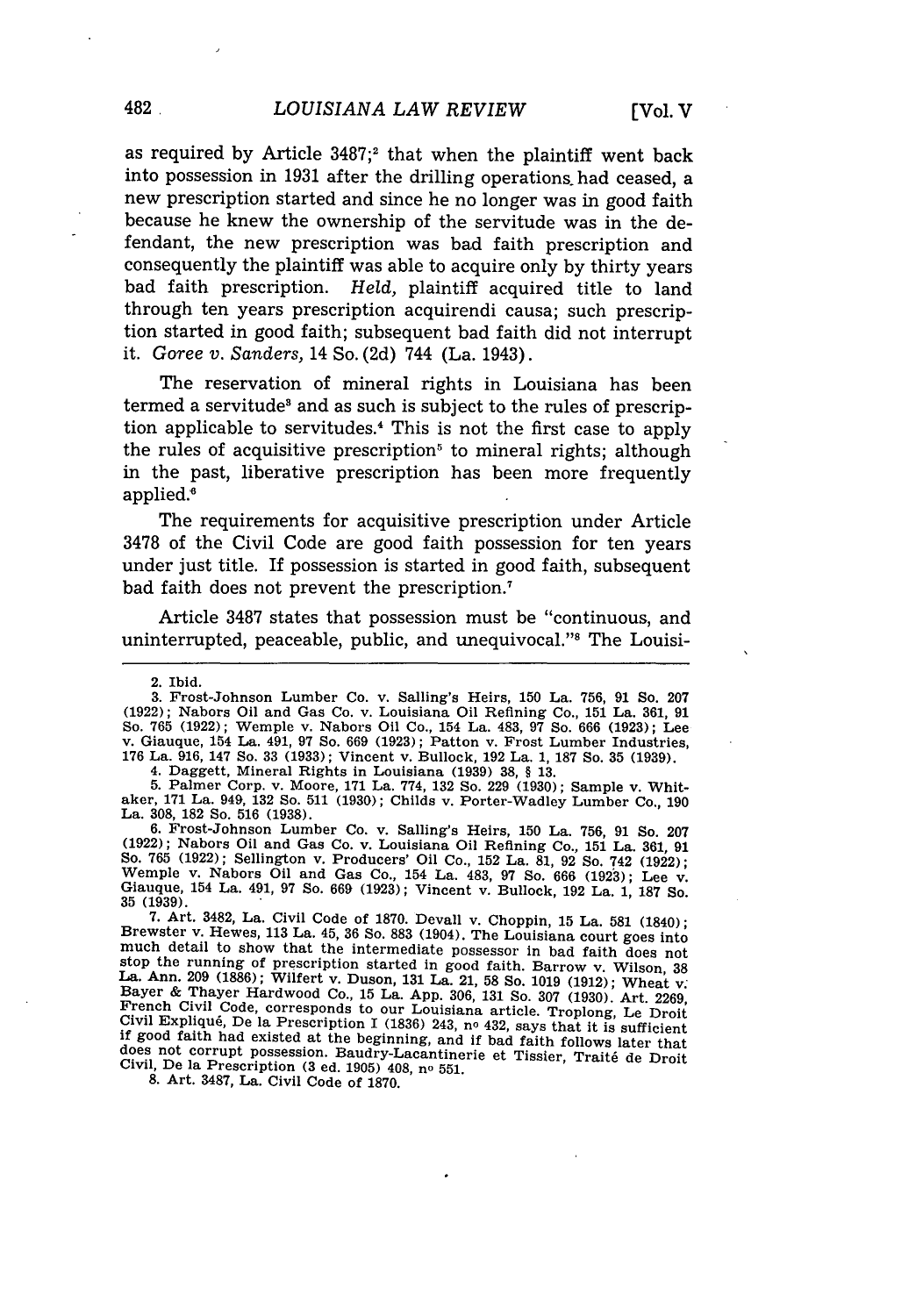ana court has recognized that if these requirements are not met prescription will not be upheld.<sup>9</sup>

The corresponding French article contains similar language.<sup>10</sup> Interpreting this article, French authorities have gone into much detail to explain the meaning of the words continuous and uninterrupted." In general, "possession is continuous when it is without cessation and without interruption."<sup>12</sup> Once possession is interrupted prescription stops running,<sup>18</sup> and when possession is regained a new prescription begins to run. Whether it is ten or thirty years prescription depends on whether the possession was in good or bad faith at the time the new possession begins. $14$ 

Drilling operations on land under a mineral reservation have been deemed sufficient to interrupt prescription both acquirendi<sup>6</sup> causa<sup>15</sup> and liberandi causa.<sup>16</sup> Applying this rule the court admitted that the drilling operations carried on **by** the defendant from **1922-1931** interrupted prescription.

The question therefore seems to be whether the possession of the plaintiff was interrupted, or whether the plaintiff's possession continued unaffected **by** the interruption of prescription except that it caused him to be in bad faith, during the period of **1922-1931.** If the former is true, according to the French authorities prescription stops and a new prescription begins to run at the time possession is regained. If the latter, the subsequent bad faith had no effect upon the prior good faith and the prescription accrues just as if good faith has been preserved.

**9.** Prescott v. Payne, 44 La. Ann. **650, 11** So. 140 **(1892);** Brewer v. Yazoo and M. V. R., **128** La. 544, 54 So. **987 (1911);** Gerrold v. Barnhart, **128** La. **1099, 55** So. **688 (1911);** Liles v. Pitts, 145 La. **650, 82** So. **735 (1919).**

**10.** Art. **2229,** French Civil Code.

**11.** Baudry-Lacantinerie et Tissier, op. cit. supra note **7,** at **190,** no **238** et seq.; Marcad6, Explication du Code Civil **(7** ed. **1874) 115,** no **90** et seq.; Planiol et Ripert, Trait6 Pratique de Droit Civil Frangais **(1926) 165, no 153** et seq. (on continuity), **683, no 721** (on interruption).

12. Baudry-Lacantinerie et Tissier, op. cit. supra note **7,** at **191,** no **239:** *"La possession et* continue *lorsqu'elle est sans intermittences, sans lacunes.* **<sup>11</sup>**

**13.** Baudry-Lacantinerie et Tissier, op. cit. supra note **7,** at **193,** no 241; Marcadé, op. cit. supra note 11, at 118, nº 91; Planiol et Ripert, op. cit. supra note **11,** at **683, no 721,** says the effect of interruption is that all the previous possession becomes useless. "L'effet de *l'interruption est que tout* le *temps de possession antdrieur devivent inutile."*

14. Baudry-Lacantinerie et Tissier, op. cit. supra note **7,** at 404, no 542; Planiol et Ripert, op. cit. supra note **11,** at **690, no 732.**

**15.** Connell v. Muslow Oil Co., **186** La. 491, **172** So. **763 (1937).**

**16.** Patton v. Frost Lumber Industries, **176** La. **916, 147** So. **33 (1933);** Levy v. Crawford, Jenkins and Booth, Ltd., 194 La. **757,** 194 So. **772** (1940).